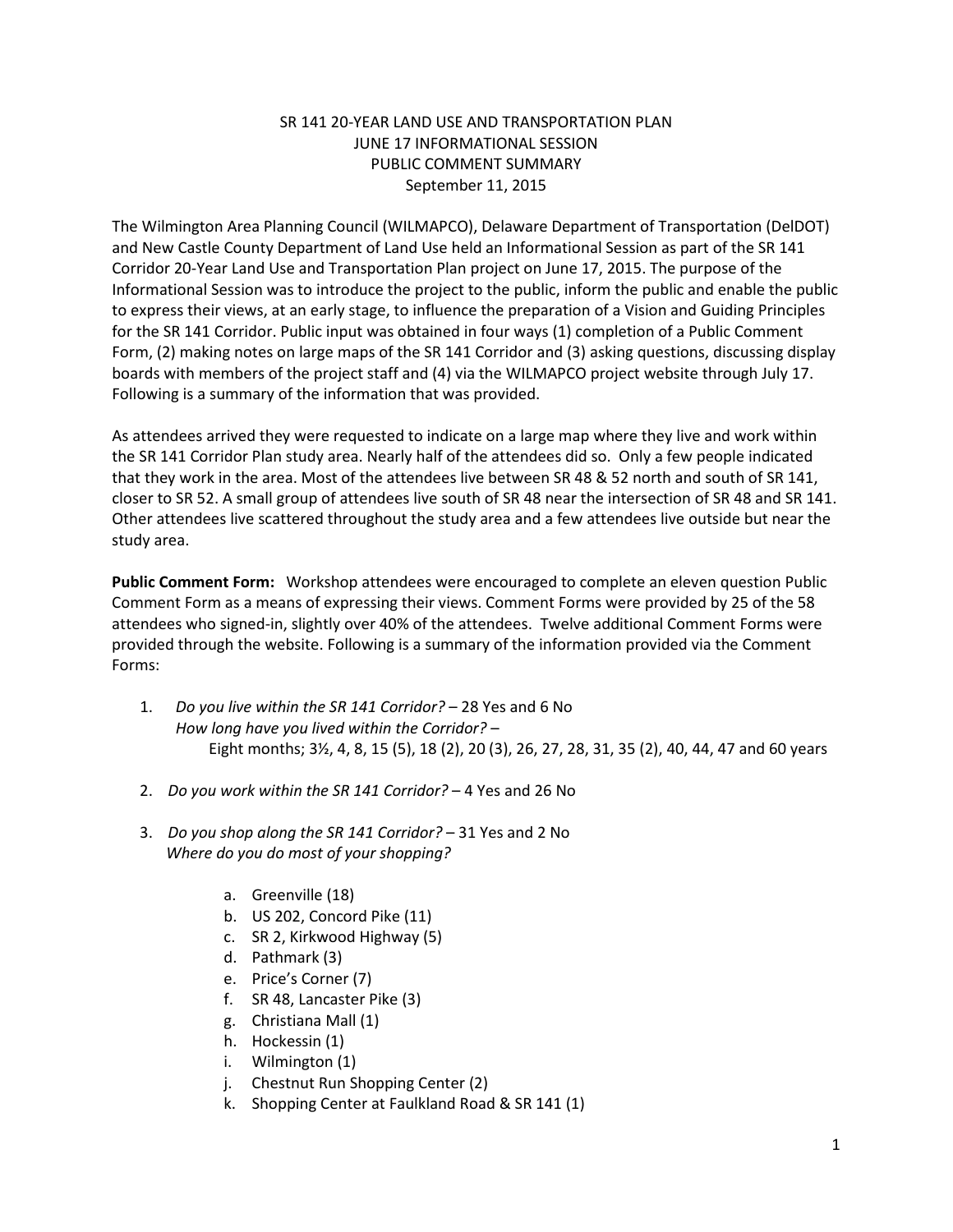- l. Delaware Running Co. & Wooden Wheels (1)
- m. One respondent indicated that there is little shopping available along the Corridor
- *4. What three things do you like most about the SR 141 Corridor?*

## LAND USE

- a. Beauty, scenic quality, views (11)
- b. Open Country (7)
- c. Appearance, in sections, not the south
- d. Cultural, historic natural resources, especially the Brandywine (10)
- e. Gateway to Brandywine Valley
- f. Village concept (2)
- g. Absence of overdevelopment
- h. No big-box stores, no tall buildings
- i. Limited commercial
- j. Mostly residential
- k. Mix of residential and companies with jobs
- l. Convenience (could be Transportation) (5)

### TRANSPORTATION

- a. Access to the region, to I-95 (14)
- b. Intra-state corridor
- c. Very scenic road that compliments the area
- d. Plantings along the roadway, landscaping, medians, crosswalks (3)
- e. Highway speed is well controlled (2)
- f. Not many lights (2)
- g. When lights are timed well traffic flows well, except for rush hour
- h. Road has shoulders in case of emergency
- i. Well lit at night
- j. Wide enough for safe left turns, moves traffic well
- k. Lack of traffic, less congestion (4)
- l. Tyler McConnell Bridge & SR 141
- m. Most of the area can be biked
- n. Expansion between Kirkwood Highway and Faulkland Road
- *5. What are the three biggest challenges facing the SR 141 Corridor?*

### LAND USE

- a. Development (17)
	- i. Increasing population that results in more traffic
	- ii. Impact of new development (bottle-necking)at bridge (2)
	- iii. Development plans inconsistent with residential neighborhoods (4)
	- iv. Planning for growth of large undeveloped parcels
	- v. Accommodating good mixed use development and changing transportation modes
	- vi. Ease with which developers get exceptions, no guidelines
	- vii. Keeping high-density development under control
	- viii. Development (force development closer to the Wilmington Core)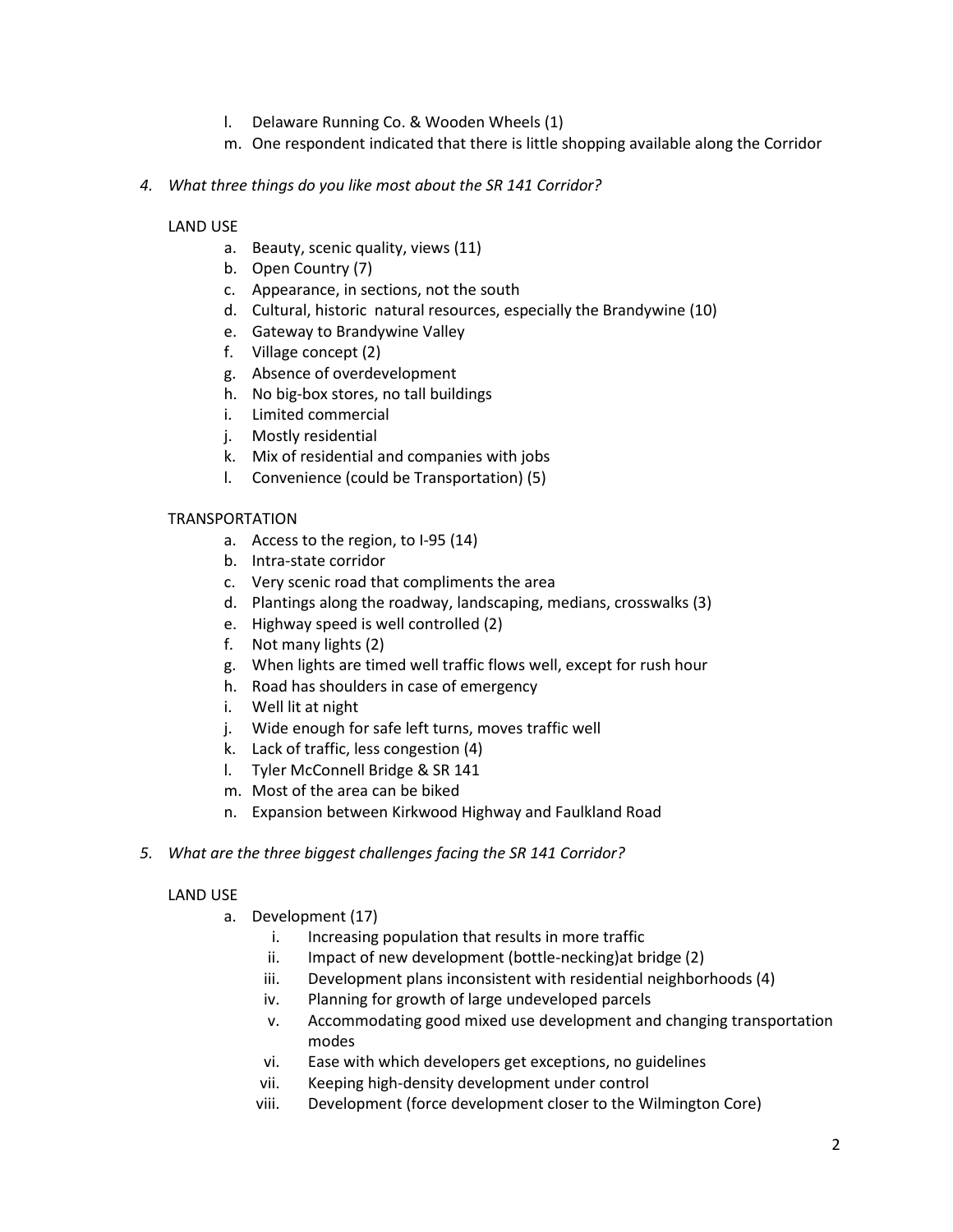- ix. Overdevelopment
- x. Major commercial development expected on SR 41 & 48
- xi. Keeping out major commercial uses
- xii. Unwanted retail development
- xiii. Press of commercial development, like Stoltz Barley Mill and Greenville properties
- xiv. Any consideration of commercial rezoning
- xv. Bad/ugly/too much development
- xvi. A built-out area with maxed out infrastructure with questionable zoning allowing inappropriate development
- b. Open Space, Character, Resource Protection (7)
	- i. Losing the character/beauty of the area (5)
	- ii. Maintaining a landscape that compliments Scenic Byway on SR 52 and Red Clay Creek
	- iii. Retaining open space at entrance of National Scenic Byway

# TRANSPORTATION

- a. Traffic (28) respondents cited traffic generally and often included examples and details as listed below:
	- i. Traffic is the major issue between SR 48 & 52, which is the prime area for redevelopment, from SR 48
	- ii. Traffic through Newport (I take SR 7 south to go north)
	- iii. Left turn SR 100 NB to SR 141 SB, Monchanin/Ponds entrances are dangerous
	- iv. Cut-through traffic
	- v. Manage traffic flow to minimize congestion (2)
	- vi. Getting out of my Limerick development
	- vii. Heavy truck traffic from SR 141 up to SR 48 north to 41 (2)
	- viii. Not making a freeway/beltway (2)
	- ix. Merge lane off I-95 is dangerous
	- x. Massive rush hour congestion south on 131
	- xi. Failed traffic lights (Barley Mill Road & SR 141)
	- xii. Potholes (2)
	- xiii. Sound barrier wall
	- xiv. Median berms and along curbs, landscaping
	- xv. Put overhead utilities underground
	- xvi. Tyler McConnell Bridge, DuPont rush hour congestion at Bridge (3)
	- xvii. Brandywine Creek, expand bridges at Rt 34, 48 and 100, traffic over the Brandywine (2)
	- xviii. Maintenance, shrubbery along roads (2)
	- xix. No bike/walking lanes (2)
	- xx. Shared use paths are poorly designed and maintained and not well connected
- b. Public transportation (5)
	- i. Enabling intermodal/multimodal connectivity (2)
	- ii. Provision of public transportation
	- iii. Pedestrian and cyclists safety, aesthetics, especially at bridge (2)
- c. Integrate land use and transportation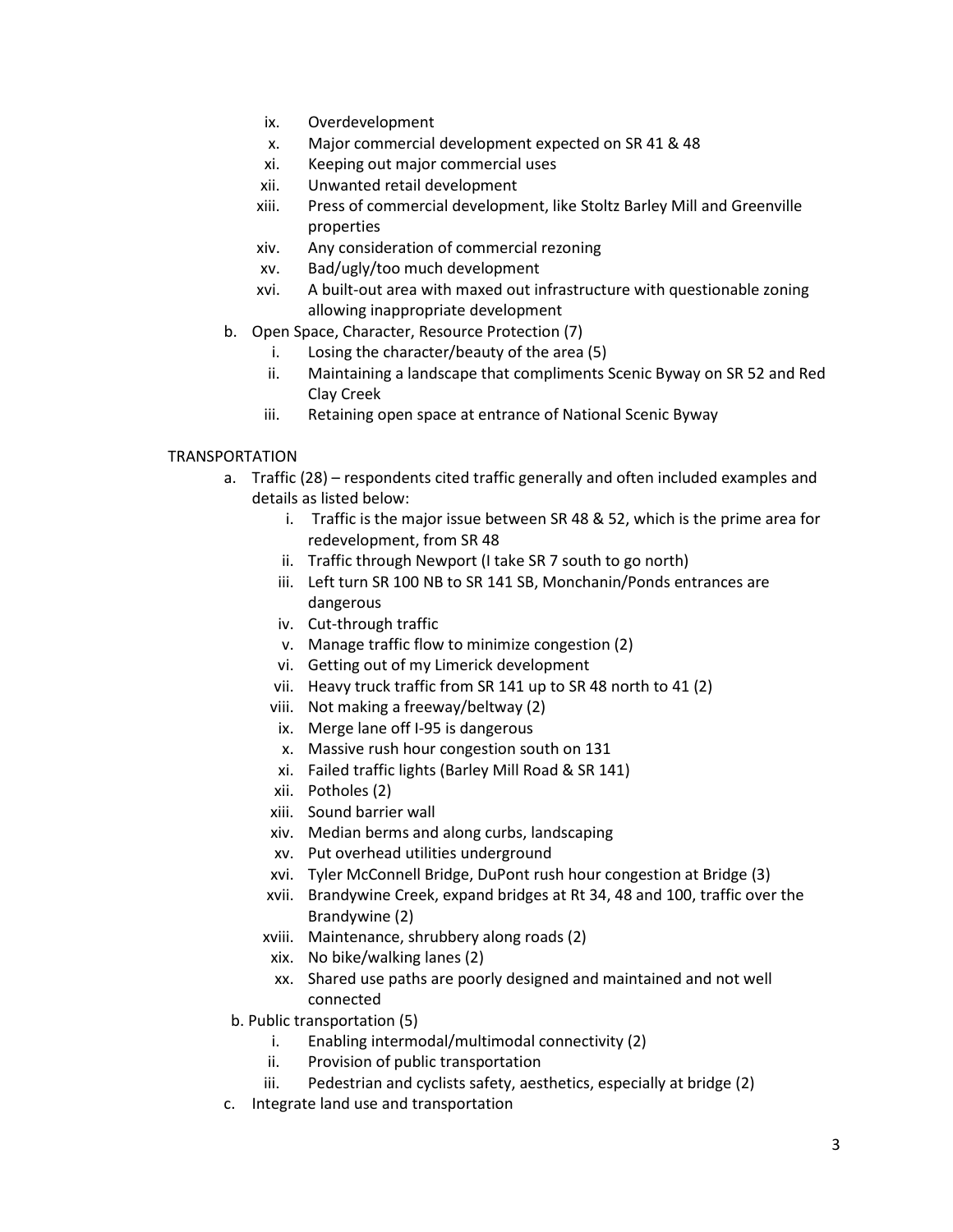## OTHER

- a. Noise (3)
- b. Distance to public elementary school
- c. Reading Stoltz's mind
- d. Lack of good restaurants
- *6. What changes have you seen in the SR 141 Corridor in the past ten years?*

# LAND USE

- a. Barley Mill Plaza and Astra Zeneca closing, these properties would be great for businesses (offices) not shopping
- b. Many new houses built on SR 48 with loss of open land and natural beauty
- c. Huge fight over Stoltz's Barley Mill Plaza plan because there were no guiding principles/plans in place
- d. Encouraging business to move into Wilmington with good tax incentives, etc.
- e. Additional development
- f. Change in the way people work, shop and commute
- g. Not a lot of change, appropriate development is maxed out
- h. Careful thought needs to be given to development and infrastructure
- i. Lack of community infrastructure

## TRANSPORTATION

- a. More traffic (10)
- b. Less traffic
- c. Roadway Improvements (7)
	- i. Improvement of SR 141 between Faulkland Road and SR 2 (3)
	- ii. Better flow through Newport neighborhood
	- iii. Improvements at SR 141 & 100 (2)
	- iv. More functional intersections
	- v. Blue Ball Project near US 202
	- vi. Transportation Enhancement Project near Elsmere
- d. More noise (3)
- e. Truck traffic has become worse
- f. Roads are in bad shape, poorly maintained (2)
- g. Failed traffic lights, Barley Mill Road and SR 141
- h. Greater number of single occupant vehicles during rush hours
- i. Roadway landscaping, very nice
- j. Delaware Greenways involvement with SR 52 & 100
- k. As DuPont sheds employees need for this project disappears
- l. Development in Pike Creek and Chester PA areas has increased congestion
- *7. What Changes do you expect to see in the SR 141 Corridor in the next ten years?*

### LAND USE

- a. More development (7)
- b. Better quality development, landscaping, architectural quality (5)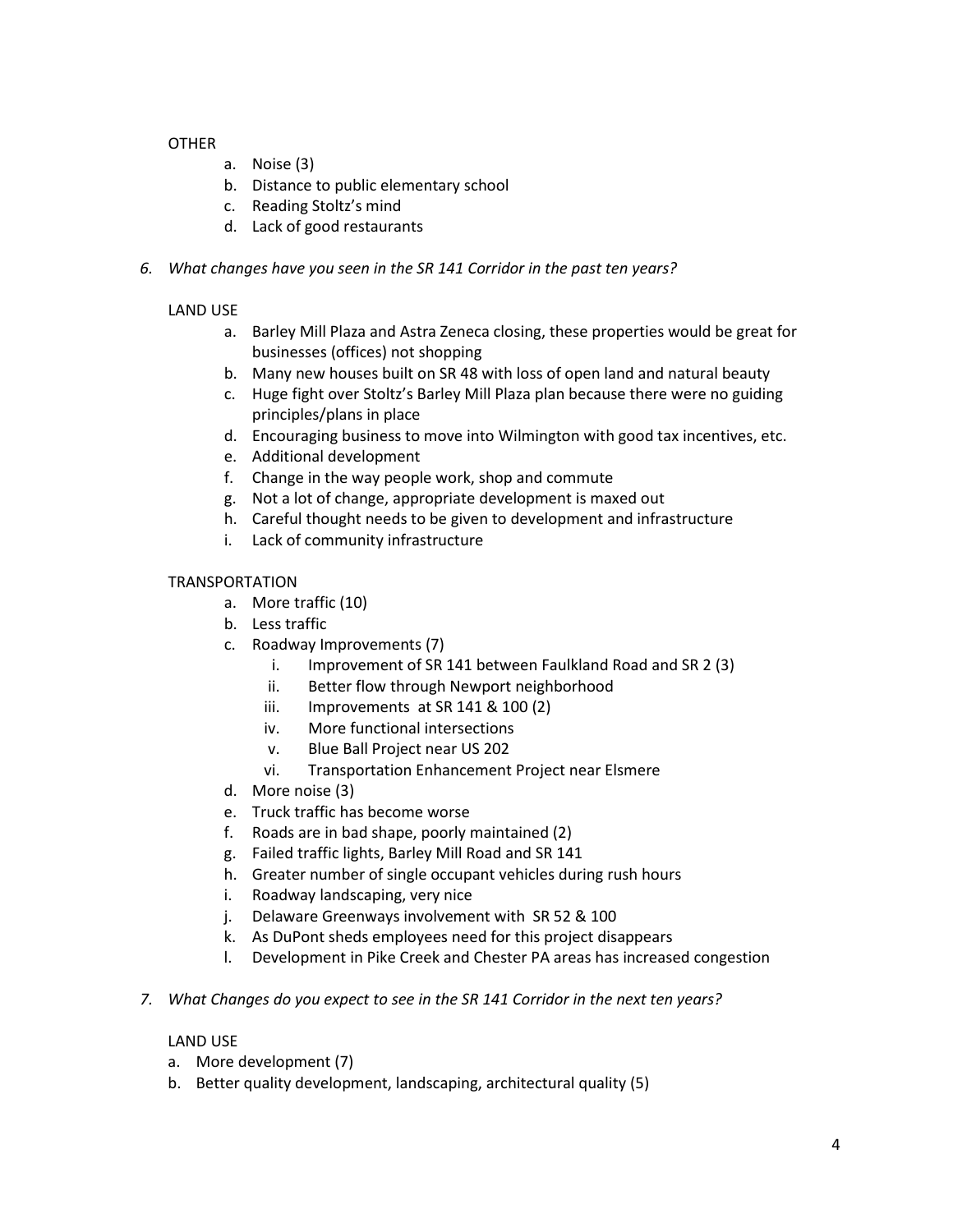- c. Changes that would keep the character of the area consistent with its historic design and its stance as the Gateway to the Brandywine Valley
- d. Condominiums and office space
- e. Compact "Village" development
- f. Redevelopment enabling residents to walk to shopping, recreation, work; sensible adaptive reuse of current buildings (2)
- g. Limited development of existing commercial and office space and added residential
- h. Barley Mill redeveloped with low rise buildings as an education location not commercial
- i. On-going threat of high-density commercial development (3)
- j. More commercial land use around SR 48 intersections
- k. Loss of DuPont Country Club to commercial/residential development
- l. Lack of open space
- m. A pro high-density, traffic, anti-environment policy
- n. Seriously foolish development, county is in the pockets of developers
- o. Need deed restrictions
- p. More tree planting
- q. Period street and traffic lights

#### TRANSPORTATION

- a. More traffic/congestion (9)
- b. Impact of Barley Mill site
- c. Better use of off-peak capacity
- d. More noise
- e. Get truck traffic off SR 41, danger to new elementary school
- f. Good, efficient traffic design
- g. Make 141 an expressway, no traffic lights
- h. Congestion at Rt 141 & 48 intersection
- i. Addressing Brandywine River area congestion
- j. Four lane bridge crossing the Brandywine
- k. Improved well designed multi-modal bike/pedestrian/transit facilities (2)
- l. Period street and traffic lights
- m. More pollution
- *8. What type of transportation improvement(s) on the SR 141 Corridor would provide a benefit to you or your community?*
	- a. Road (13)
	- b. Public transportation (20)
	- c. Bike (19)
	- d. Pedestrian (17)
	- e. Additional Suggestions

LAND USE

- I. Viewshed protection
- II. No more new retail, redevelop existing shopping in existing centers (2)
- III. Stop green space loss
- IV. No more density in this corridor
- V. Fight back vs. sprawl
- VI. More mixed use redevelopment and better planning and zoning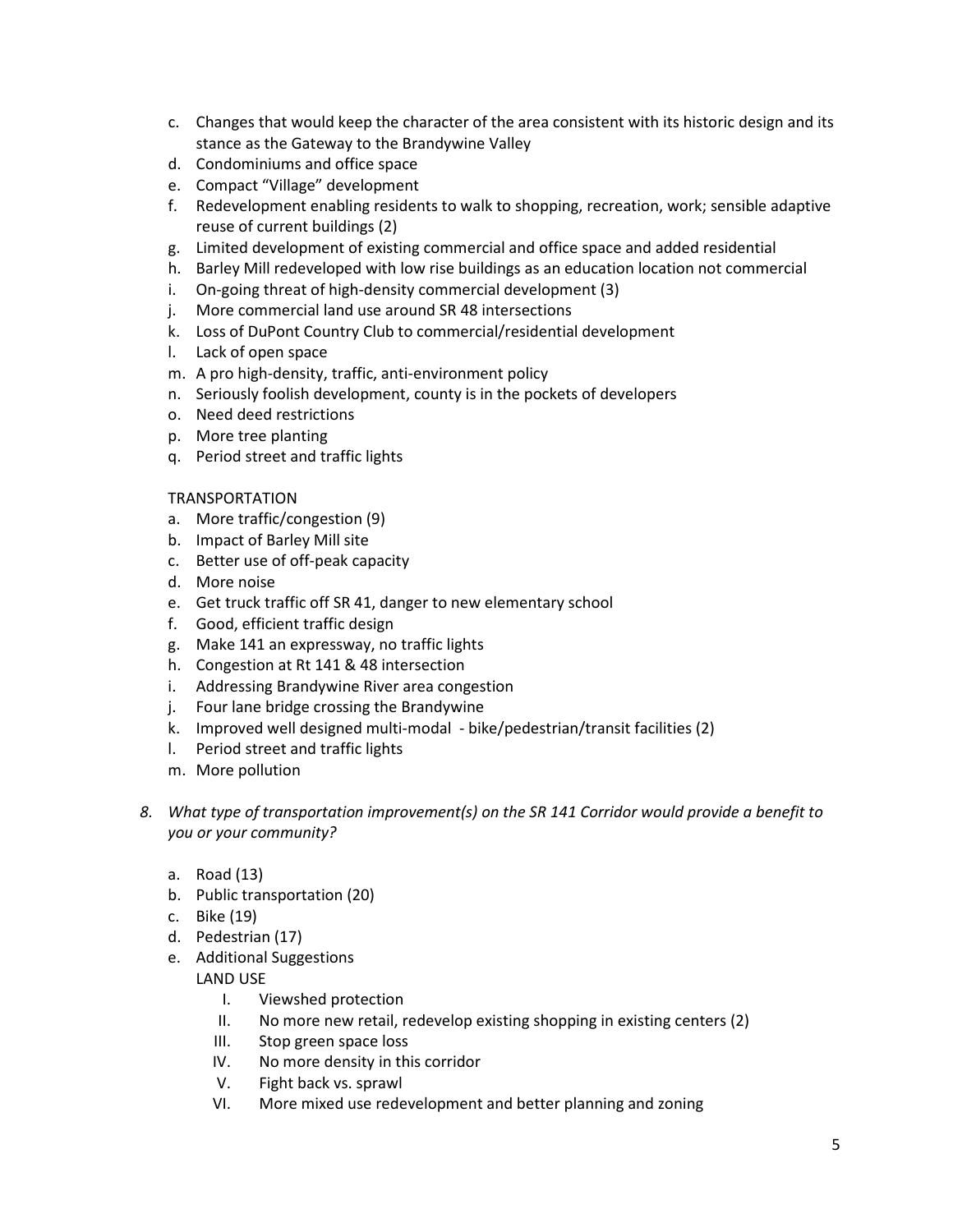VII. Leave it the way it is, or downsize it to push traffic out of the area Growth will continue as will consideration of alternative travel methods. TRANSPORTATION

- I. Be sure signals coincide with traffic flow (3.)
- II. Widen Tyler McConnell Bridge
- III. Lower speed limit on SR 41
- IV. More consistent posted speed limits
- V. Post signs diverting trucks to SR 141 & 7
- VI. Biggest congestion "hot-spot" is near the SR 141 & 48 intersection, third turn lanes are needed
- VII. Do not want a beltway, want a boulevard
- VIII. Expressway
- IX. Cross-county public transit
- X. Public transportation routes need to change so they are more accessible in suburban areas, hours of operation need to increase, deploy mini-buses
- XI. Direct public transit between SR 2 & US 202
- XII. There should be bike lanes, or at least the shoulders should be well maintained, MUP's are poorly designed and maintained
- VIII. Safe walk to bus
- IX. Facilitating all alternatives to automobile travel is recommended
- *9. Assume the year is 2035. What is your vision for the SR 141 Corridor? What will it look like?*

#### LAND USE

- a. Even more attractive, with well-placed, well-designed employer's buildings as needed. (3)
- b. Much as it does today with moderate development consistent with current character of neighborhoods.
- c. Much like it is today (if lucky). If good planning and design is done, something classy and upscale that is unique, not another mall full of chain stores and franchise operations. (2)
- d. Mixed use village nodes with open space preserved between the villages.
- e. Too crowded with DuPont leaving.
- f. Green corridor along the Brandywine and SR 141 Corridor. This will make us unique. If thoughtfully done, the corridor has great potential for efficiency and beauty. If thoughtlessly developed, it will be a paved, concrete, cinderblock passageway just like US 202 and Kirkwood Highway. (2)
- g. SR 141 Corridor has continued to grow as a place of innovation and strong economic development in a way that honors and protects the natural/scenic/historic values of the area. (2)
- h. Hopefully, very much like today, with restrictions on building heights. setbacks from 141, less signage and no digital changing signs.
- i. Low density development to maintain character of surrounding area.
- j. The same or less development, more green than now (3)
- k. Wilmington revitalized

#### TRANSPORTATION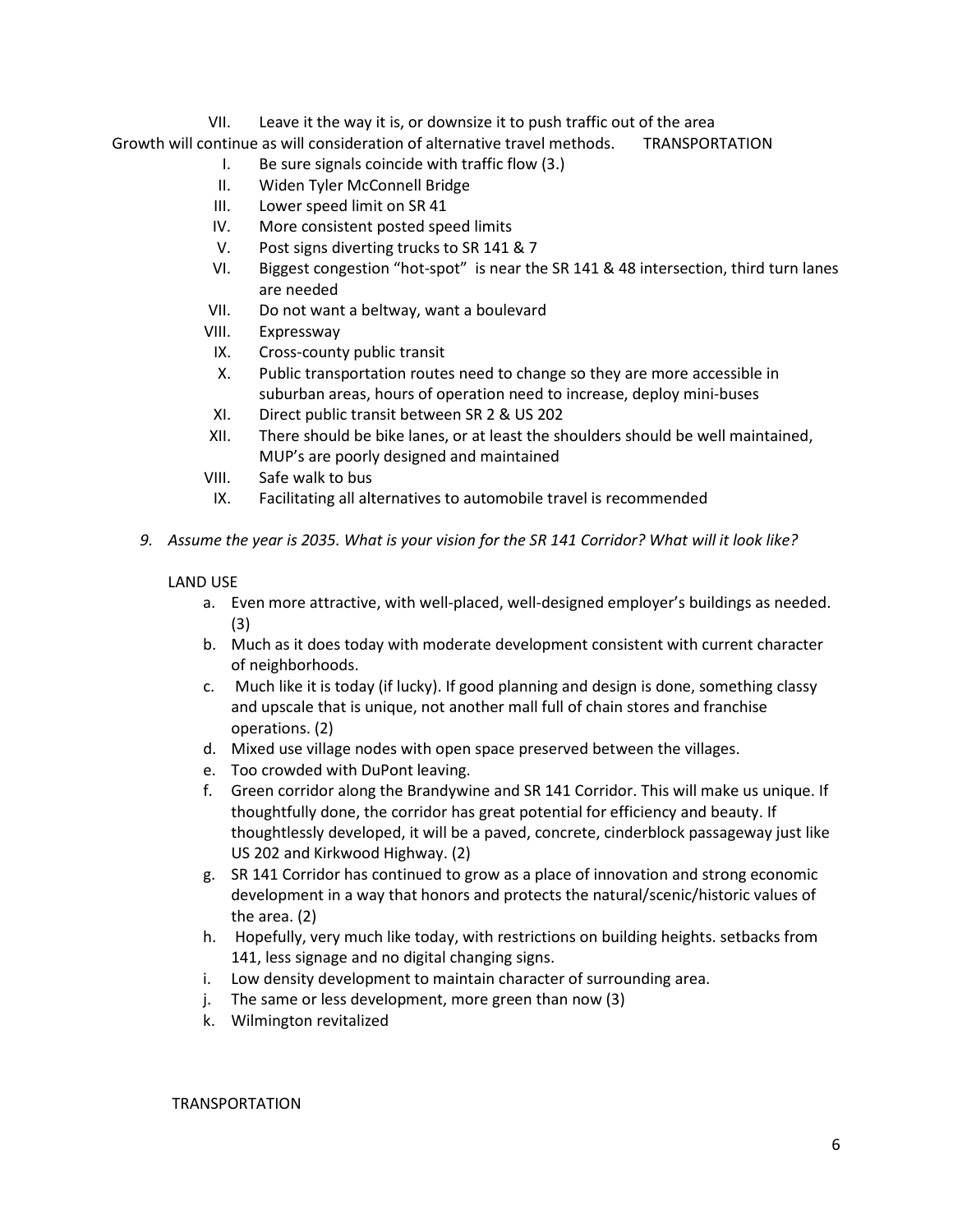- a. Unless some form of public transportation is in place, or HOV lanes are added (and enforced!), it will still be bumper-to-bumper at peak times (Look at Kennett Pike as an example.).
- b. Widening of the Tyler McConnell Bridge completed, HOV lanes are created, additional bus and train routes added; tax incentives for individuals who carpool, work remotely or take public transportation.
- c. Tyler McConnell Bridge widened to 3 lanes, reversible flow middle lane.
- d. DuPont Exp. Sta. entrance moved to Alapocas side decongesting Tyler McConnell Bridge
- e. Another span for the Tyler McConnell Bridge with dedicated bicycle/pedestrian facilities. Doing so will connect existing bike/pedestrian facilities north and south of the bridge.
- f. Not too much more traffic, more public transportation, more bike paths and walkways. (3)
- g. Hopefully, public transportation by then. (2)
- h. Faulkland Road Intersection is a park with highway under-passing Faulkland Road.
- i. Proper cloverleaf at SR 141 and SR 2.
- j. SR 141 is a complete expressway.
- k. I hope it looks much the same, traffic better managed through technology. Traffic/ safety issues are caused by human error; for example, if a car blocks an intersection at a light no one gets through in the other direction. Hard to drive in the area – requires defensive driving.
- l. Well maintained road surfaces and landscaping.

## LAND USE AND TRANSPORTATION

- a. A nightmare!
- b. Space vacated by Astra Zeneca and Barley Mill Plaza used for business/office/condominium/ low-density housing/hotel –no major shopping. Good connectivity to I-95 on both ends of Corridor with moderate speed maintained.
- c. SR 141 still four lanes. More extensive commercial development on both sides. Eventually Tyler McConnell Bridge replaced. DuPont Experimental Station downsized.
- d. A boulevard that is pedestrian and bike friendly with easily accessible public transportation. Retail development and office space that is focused on locations that are fed by public transportation/bikeways/walkways. Significant preservation of open space, architectural development that compliments the historic character. Give builders incentive to do this. (2)
- e. More development in the open space and more traffic.
- f. Essentially the same. (2)

### *10. Do you have any other questions or comments?*

- a. Create walking paths in and around our beautiful parks and historic housing areas.
- b. Build noise barriers, put a traffic light at Limerick entrance and SR 48.
- c. Remove the stop light at the Experimental Station. Keep all traffic moving. Eliminate traffic crossing the Rising Sun Bridge from SR 141 north.
- d. All of our 4-6 lane roads need above ground crossovers! Safety will get more people to use mass transit.
- e. New Tyler McConnell Bridge is needed to complete the corridor.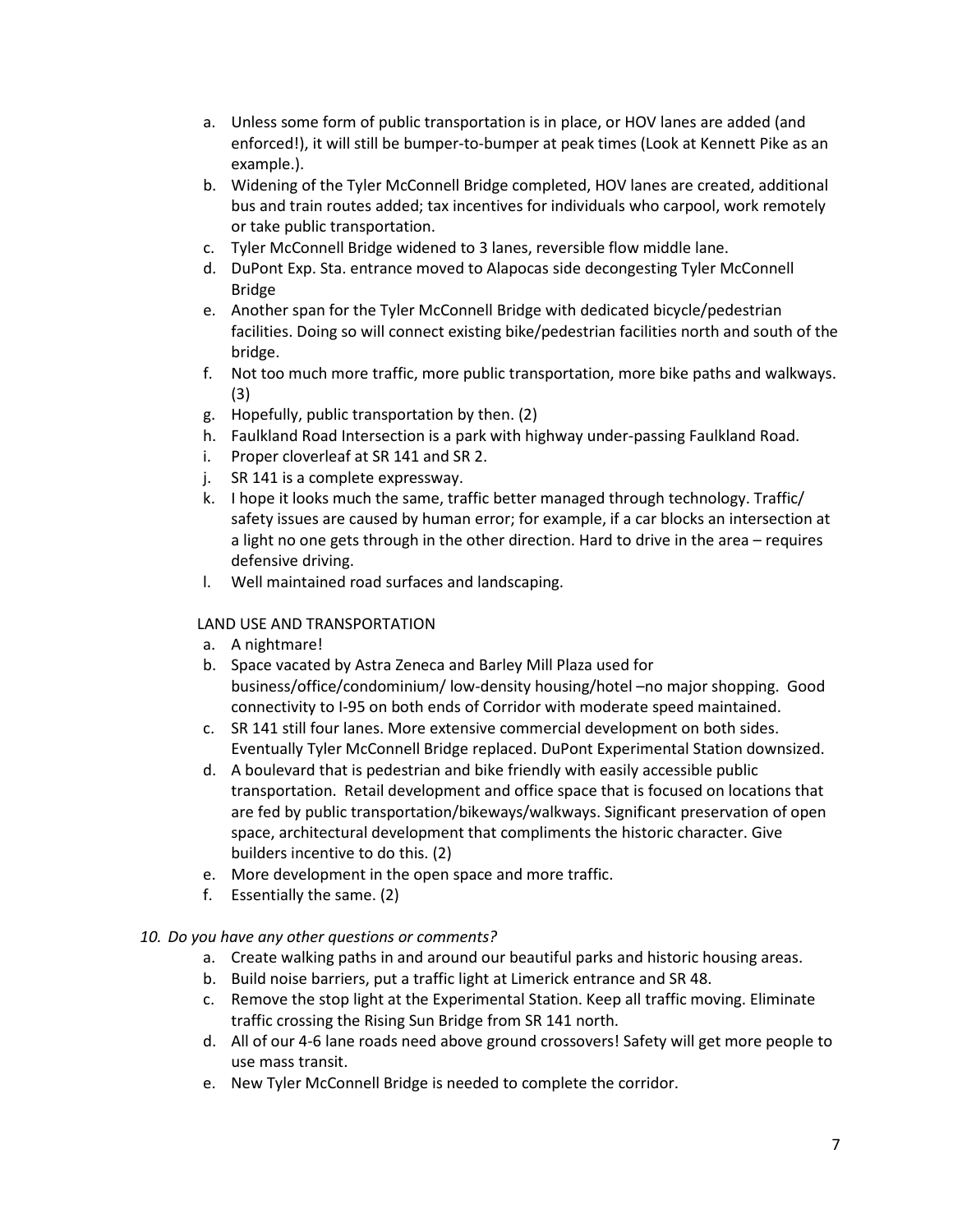- f. I am concerned about anything that will impact my Limerick community housing values as well as ingress and egress.
- g. There are plenty of shopping opportunities on SR 2 and US 202. We do not need more shopping especially in places like the /Barley Mill space.
- h. Please change the zoning classification for Barley Mill Plaza to "Office Regional." The change to "Commercial Regional" was denied by Chancery and Supreme Courts.
- i. Our experience with the Barley Mill redevelopment and lawsuit against county government should never be necessary again.
- j. Any rezoning/redevelopment must proceed according to existing regulations and codes. Citizens' property rights must prevail over developers.
- k. Fairthorne and Barley Mill Courts are shown on the zoning map as High-Density when it is actually Medium to Low-Density Residential, please check the map for accuracy.
- l. Go back and count the residential units in Limerick and Sedgely Farms they appear to be widely off the mark! Little Falls as well.
- m. As an artist I appreciate and value the importance of "Negative Space." That is the blank or open areas that we all need to live, breathe and thrive. As Joni Mitchell's song says "They paved paradise and put up a parking lot" let's not do that please.
- n. Great discussion, but manage people's expectations, don't over-promise, work closely with Brandywine Valley Scenic Conservancy.
- o. I really hope you take community comments seriously. (2) Your presentation focused on traffic, safety issues – over emphasized them actually. How about a board that really examines the open spaces and environmental impacts.
- p. Thank you for allowing our input. I am the neighborhood association president. Many neighbors could not attend tonight. The greatest concern they asked me to share is to keep the area green even with development.
- q. Why is this survey assuming growth??? Leave it as is.
- r. Stop destruction of open space, stop development and start Redevelopment. You want to solve workers moving around by car? More downtown/close in NICE medium density housing Redevelopment.
- s. Hope project speeds up and all hurdles eliminated sooner.
- t. In what way will these plans and design standards have teeth? What will make them more than weak guidelines?
- u. Improve traffic on SR 141 between SR 100 and the Tyler McConnell Bridge via line (maybe lane) changes,
- v. On-road bike facilities are still necessary along this corridor with or without MUP's.
- w. Consider in this plan expansion of the port. Trucks going to and from the port use SR 141 and get off on 41 or 48 to get to Rt 1, it has gotten progressively worse over the years.
- x. I look forward to the next public event and appreciate the staff's efforts.
- y. Should have included the question "How did you hear about this workshop?" on the Comment Form.

# 11. *Was tonight's Information Workshop useful to you?* - 27 Yes and 2 No *If not, why not?*

- a. I agree there should be a plan for future development I just hope it preserves the unique qualities of the region.
- b. Somewhat useful. I am familiar, however, with most of what is in the presentation.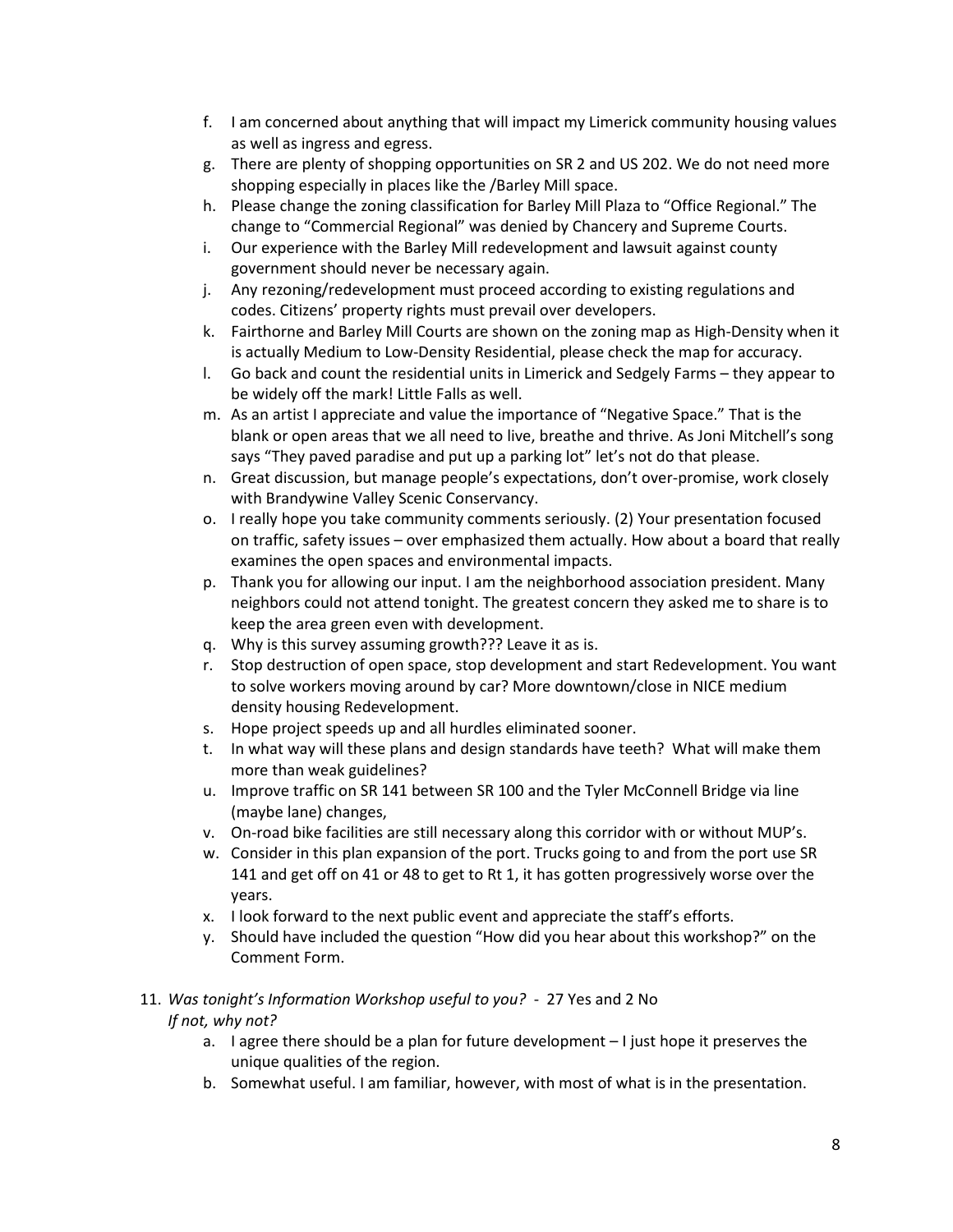- c. Somewhat, but face-to-face discussions with members of DelDOT and WILMAPCO are quite important too.
- d. You do a terrible job defining what you are talking about. One needs to download 100MB of PDF and digest it in order to get the defined items.

**Comments Provided on Maps of the SR 141 Corridor:** Large maps of the SR 141 Corridor Study Area were placed on tables in the center of the larger display area and attendees were encouraged to make comments directly on the maps. Several attendees took advantage of the opportunity to record the following geographically specific information:

- a. Please help us get the tractor trailers off this road (SR 41 from north of Faulkland Road to SR 2):
	- I. Dangerous
	- II. Historic Area
	- III. New Elementary School
	- IV. Trucks overweight and going too fast
- b. Dangerous intersections:
	- I. SR 41 & Breckenridge Drive
	- II. SR 41 & SR 2
- c. SR 41 near Cooper Farms and The Cedars Road E & F failed.
- d. Include SR 41 Corridor between SR 2 and Breckenridge Road (Fairway Estates) in the Plan Study Area.
- e. Road east of Centerville Road at Little Falls north of Agilent Technologies "Road in bad shape."
- f. Truck traffic affects SR 141 Corridor.
- g. SR 141 (Woodland Heights) increase truck traffic today concern with future growth.
- h. SR 141 has different speeds posted every mile or so fix it!
- i. Better policing of traffic/safety rules is needed. Cars do not keep to the speed limit, obey no U-Turn signs, stop for red lights, etc. in the whole study area.
- j. SR 100 near Christ Church concern about blind entrance at new development, add a no U-Turn sign near Ponds of Greenville.
- k. Bigger sign to St. Joseph on the Brandywine Church needed on SR 100, SR 52 better direction from Breck Lane to SR 141 ramp.
- l. What is the status of the redevelopment of Barley Mill Plaza property?
- m. Barley Mill property should only support local uses consistent with neighborhood character.
- n. Brandywine Creek State Park "Look at all the open space! Marvelous! Leave it that way!

**Conversations with Project Staff Members:** Project Team members were stationed near the display boards and available to answer questions and provide added information. Following is a summary of input they received from attendees:

- a. What happened to the concept (30-40 years ago) whereby SR 141 was to become a beltway between New Castle and Naaman's Road?
- b. Would like to see Barley Mill Plaza developed as a series of Charter Schools, performing arts cluster.
- c. Concern was expressed that SB 130 may be a fast-tracked bill for "Complete Community Enterprise Districts" providing a way for developers to end-run traffic studies.